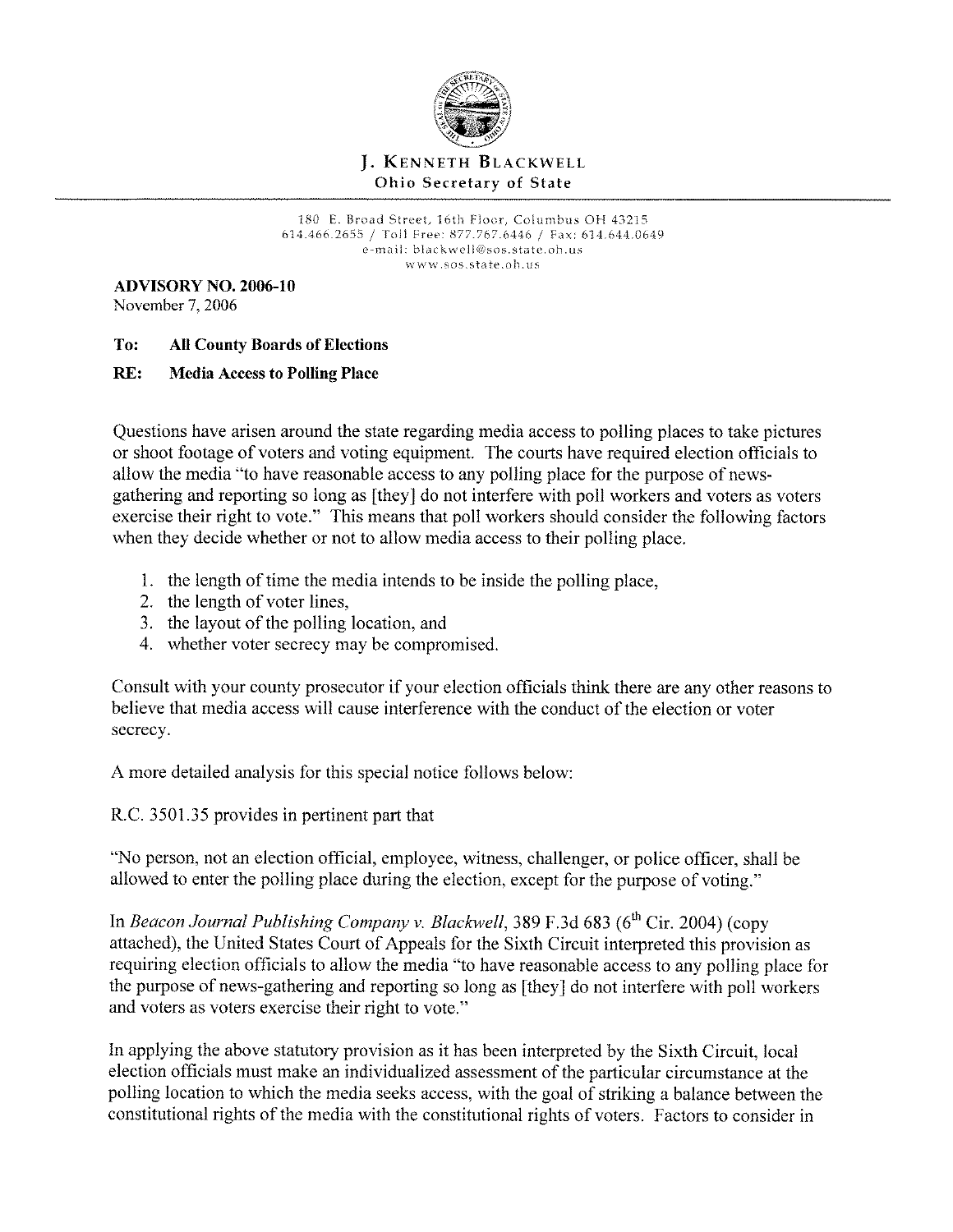making a decision whether to allow media access to a particular polling location include but are not limited to (i) the length of time the media intends to be inside the polling place, (ii) the length of voter lines, (iii) the layout of the polling location and (iv) whether voter secrecy may be compromised.

You should consult with your county prosecutor regarding the proper application of the above statutory provision as it has been interpreted by the Sixth Circuit.

Please direct further questions to the Elections Division at (614) 466-2585.

Sincerely,<br>Munt, Lobb del

Assistant Secretary of State

Attachment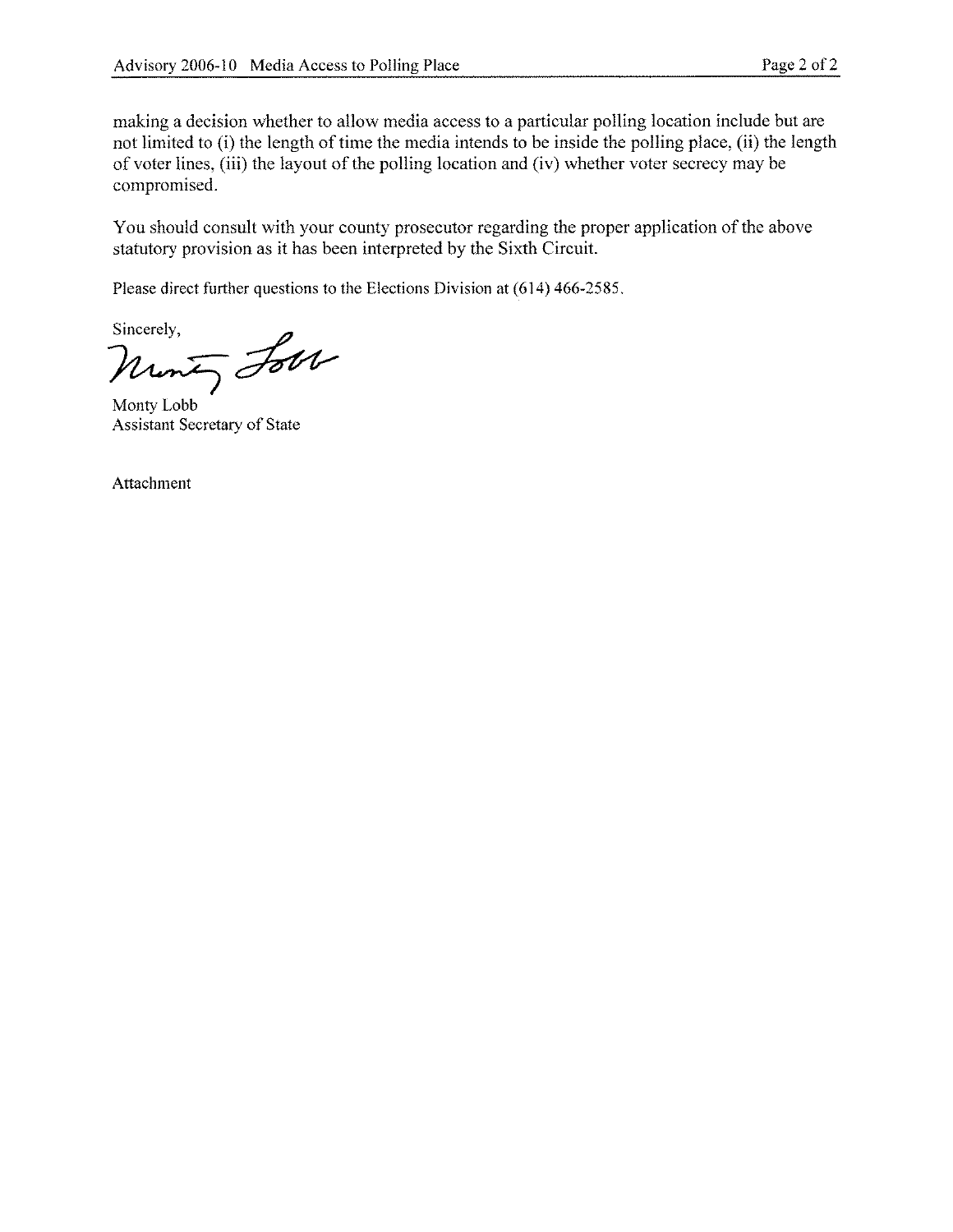### LEXSEE 389 F3D 683

## **Beacon Journal Publishing Company, Inc., et al., Plaintiffs-Appellants, v. J. Kenneth Blackwell, et al., Defendants-Appellees.**

## **No. 04-4313**

## **UNITED STATES COURT OF APPEALS FOR THE SIXTH CIRCUIT**

### *389 F.3d 683; 2004 U.S. App. LEXIS 22769*

## **November 2, 2004, Decided November 2, 2004, Filed**

**SUBSEQUENT HISTORY:** US Supreme Court certiorari dismissed by *Blackwell v. Beacon Journal Publ'g Co., 2005 U.S. LEXIS 2756 (U.S., Mar. 18, 2005)* 

**DISPOSITION:** District court's order denying motion for temporary restraining order and preliminary injunction vacated.

## **LexisNexis(R) Headnotes**

**JUDGES: [\*\*1]** Before: KEITH, CLAY, and COOK, Circuit Judges.

## **OPINIONBY:** CLAY

## **OPINION:**

### **[\*684]** ORDER

interpret and intend to enforce Ohio Revised Code § CLAY, Circuit Judge. Plaintiffs-Appellants, the Beacon Journal Publishing Company, which publishes the daily newspaper The Beacon Journal (the "Beacon Journal"), and the Beacon Journal's Deputy Metro Editor M. Charlene Nevada, move this Court for emergency injunctive relief from the district court's order denying their motion for a temporary restraining order and a preliminary injunction. Plaintiffs brought suit under *42 U.S.C. § 1983* alleging that the manner in which Defendants J. Kenneth Blackwell, the Ohio Secretary of State, and the Summit County Board of Elections, 3501.35 would have the effect of abridging their First Amendment rights. For the reasons that follow, we **VACATE** the district court's order.

 Ohio Revised Code § 3501.35 provides in pertinent part:

> No person shall loiter or congregate within the area between the polling place and the small flags of the United States placed on the thoroughfares and walkways leading to the polling place....

> > ...

 for the purpose of voting. No person, **[\*\*2]** not an election official, employee, witness, challenger, or police officer, shall be allowed to enter the polling place during the election, except

 Ohio Revised Code § 3501.35 (Anderson 2002). On voting was held. In addition, Defendant Blackwell's October 20, 2004, Defendant Blackwell issued a directive advising all Ohio Boards of Elections that the statute's prohibition applies to *"anyone." See* Directive No. 2004-40. Plaintiffs allege that on October 29, 2004, they were denied access to a polling place where early attorney Keith Scott represented to Plaintiffs that Blackwell's directive applied to reporters and photographers. Finding that Ohio and Summit County "have a compelling interest in making sure that voters vote freely and without intimidation," the district court denied Plaintiffs' request to restrain or enjoin Defendants from enforcing Blackwell's directive.

A district court's decision to deny a temporary restraining order -- where, as here, that denial amounts to the denial of injunctive relief -- is reviewed by this Court for abuse of discretion. *Procter & Gamble Co. v.*